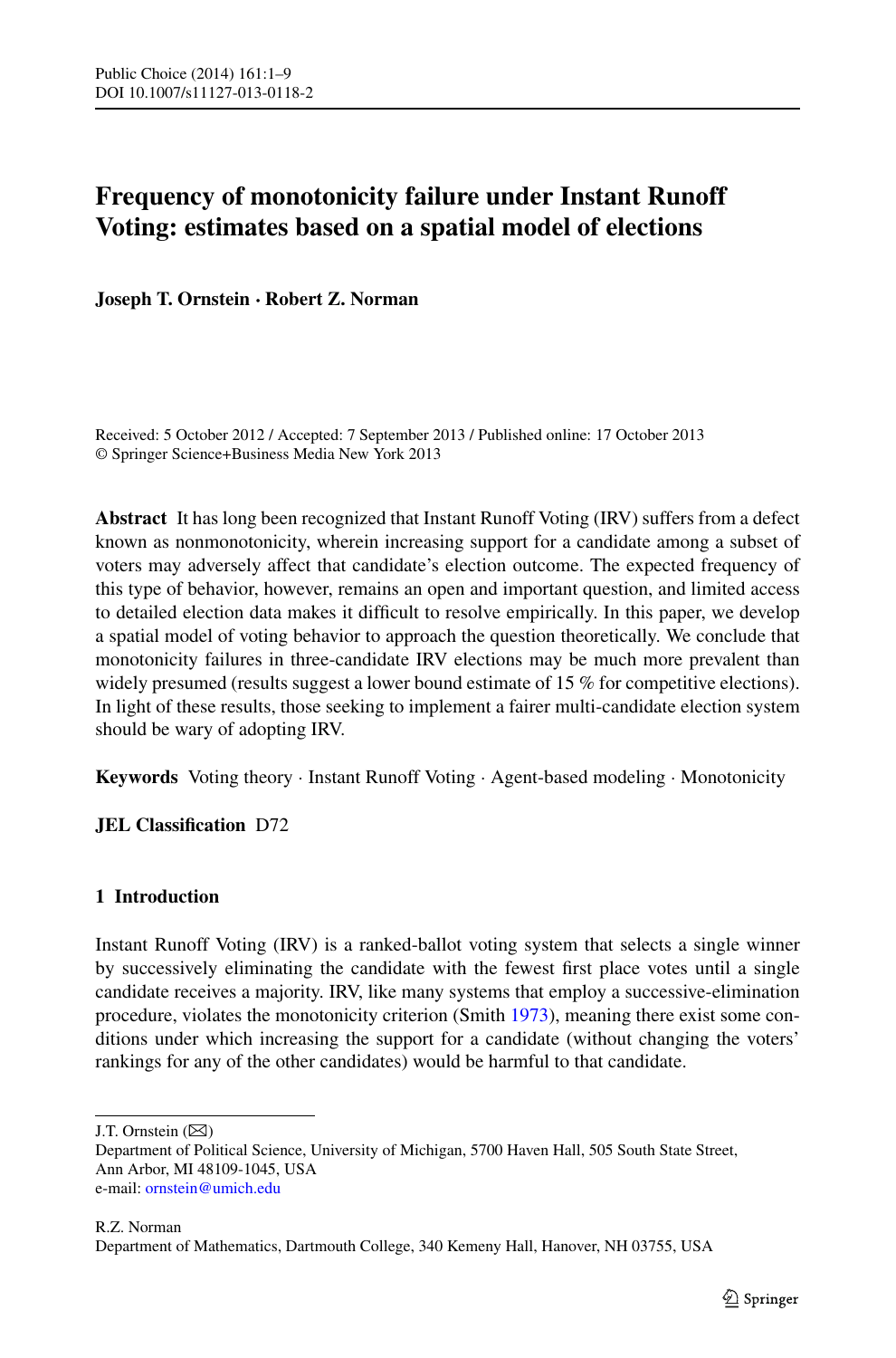Fishburn and Brams ([1983\)](#page-8-1) describe a paradox that may result from this defect, which they term the "more-is-less paradox". This paradox, which we will refer to as a *monotonicity failure*, is characterized as a situation in which the IRV winner would lose if ranked higher by some subset of voters. The converse, an election in which the IRV loser would win if ranked lower by some subset of voters, is also a type of monotonicity failure. We term the former paradox an *upward* monotonicity failure, and the latter a *downward* monotonicity failure. In this paper, we will focus exclusively on the prevalence of upward monotonicity failures under IRV, leaving downward monotonicity failure as a topic for future research.

How often could we reasonably expect to observe this behavior in real-world IRV elections? One study (Allard [1996\)](#page-8-2) suggests that, if the United Kingdom adopted IRV for its general elections, this paradox would occur only about once per century. If this were true, then the monotonicity criterion would be cause for little practical concern. However, more recent theoretical work on the topic (Lepelley et al. [1996;](#page-8-3) Norman [2006](#page-8-4), [2012;](#page-8-5) Miller [2012](#page-8-6)) finds that the proportion of possible IRV elections that exhibit a monotonicity paradox is non-trivial.

Here we build on this body of work by estimating IRV's monotonicity failure rate in the context of a spatial model of voter behavior. This method allows us to avoid the assumption that all electoral outcomes are equiprobable, and to explore the conditions under which IRV may be more or less vulnerable to monotonicity failure.

## **2 The 2009 Burlington mayoral election: a case study**

Before introducing the model, we present a case study from the 2009 mayoral election in Burlington, VT, which illustrates the key features of an upward monotonicity failure. Table [1](#page-1-0) reports the ballot results for the three candidates remaining before the final elimination—the Republican (R), Democrat (D), and Progressive (P).

The Republican candidate had the most first-place votes, with 3,297. The Democrat had 2,554 first-place votes, and the Progressive incumbent had 2,982. Although the Democrat was the Condorcet winner (a majority of voters preferred him in all two way contests), he received the fewest first-place votes and so was eliminated. After the Democrat's votes were redistributed to the other two candidates, the Progressive won the election 4,314 to 4,067.

<span id="page-1-0"></span>It was a very competitive election, as the winner's margin of victory was 247 votes (2.8 % of the electorate). A small shift in support from the Progressive to the Republican would have resulted in a Republican victory. But what if Burlington's electorate had been composed of even more Progressive voters? If we shift the Progressive candidate up in 750 rankings, we can construct the following election profile (Table [2,](#page-2-0) changes in bold).

| Ranking | 1513 | 495 | 1289 | 1332 | 767 | 455 | 2043 | 371 | 568 |
|---------|------|-----|------|------|-----|-----|------|-----|-----|
| 1st     | R    | R   | R    | D    | D   | D   | P    | P   | D   |
| 2nd     | D    |     |      | Р    | R   |     | Ð    | R   |     |
| 3rd     |      | Ð   |      | R    | D   |     |      | Ð   |     |

**Table 1** Ballot results from the 2009 Burlington, VT mayoral election (Laatu and Smith [2009\)](#page-8-7)

Each column represents a unique rank-order ballot cast by voters, and the top row denotes the number of voters who submitted that ballot. For instance, the first column denotes that 1513 voters ranked the Republican first, the Democrat second, and the Progressive third. In the Burlington election, voters were permitted to submit incomplete rankings (a "truncated ballot"). Though this form of IRV is also susceptible to monotonicity failure, for simplicity of analysis we do not include it in the model.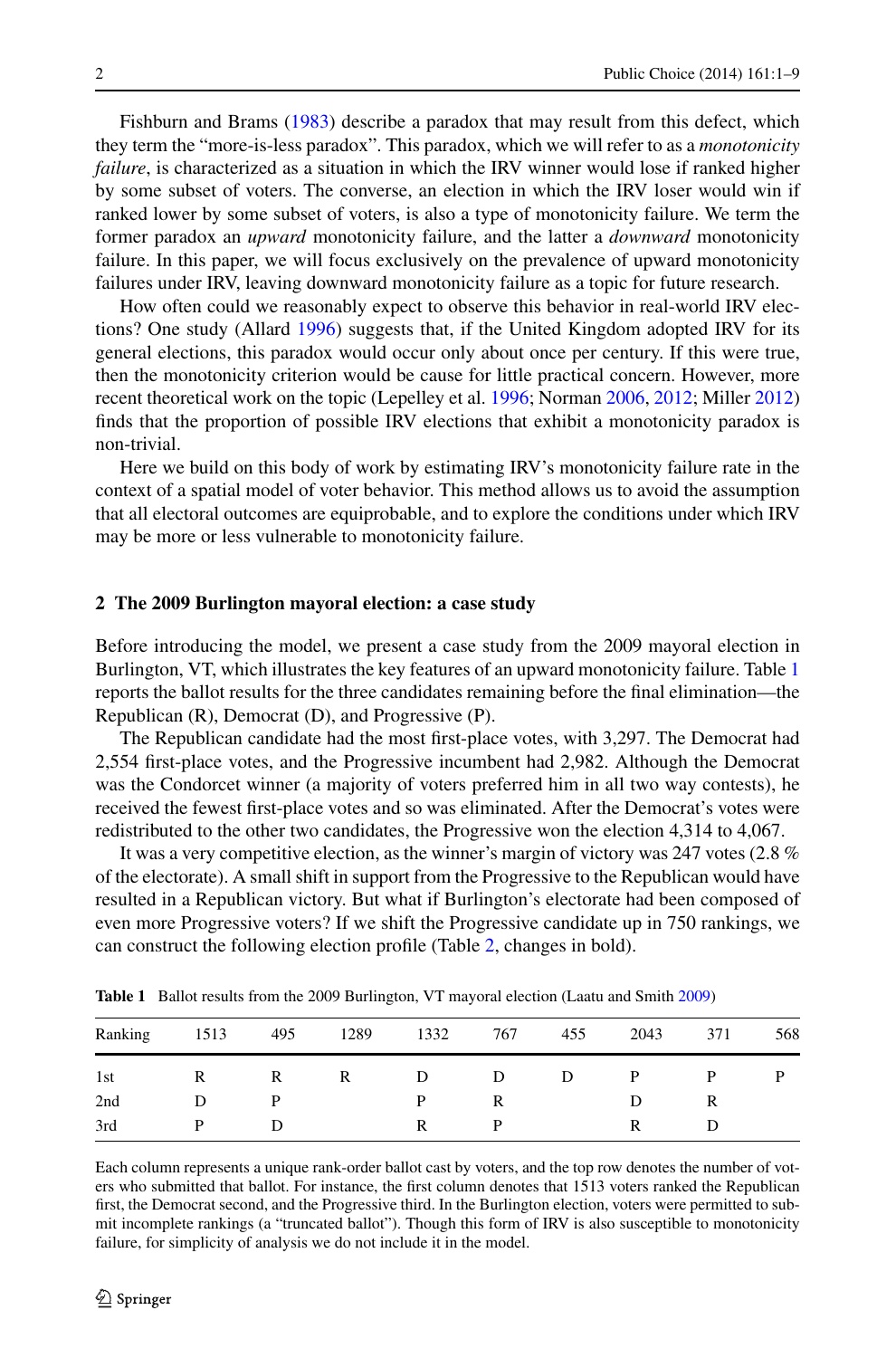| Ranking | 1513 | 195 | 839 | 1332 | 767 | 455 | 2043 | 1121 | 568 |
|---------|------|-----|-----|------|-----|-----|------|------|-----|
| 1st     | R    | R   | R   | D    | D   | D   |      |      | D   |
| 2nd     | D    | P   |     |      | R   |     | D    | R    |     |
| 3rd     | D    | D   |     |      |     |     |      |      |     |

<span id="page-2-0"></span>**Table 2** Hypothetical ballot results for Burlington election

As a result of this mass shift in voting, the first-place vote totals would now be: R—2,547, D—2,554, and P—3,732. If the Progressive won the election in which those 750 voters supported the Republican instead of him, then a monotonic voting system would award him this election as well. However, in this hypothetical election, the Republican is eliminated instead of the Democrat, and after redistributing the Republican's votes, the Progressive loses to the Democrat 3,927 to 4,067.

<span id="page-2-4"></span>The Burlington election offers a compelling illustration of monotonicity failure's practical importance, but such detailed IRV ballot data are rare. Therefore, in order to estimate the frequency of its occurrence, we rely in this paper on a spatial model of elections. In the following section, we describe the conditions under which a three-candidate election will exhibit an upward monotonicity failure, which we use for the analysis of the model.<sup>[1](#page-2-1)</sup>

## **3 Necessary and sufficient conditions for monotonicity failure**

The outcome of any election conducted using Instant Runoff Voting can be represented by a vector *P* , termed an election *profile*. Each element in *P* is a non-negative integer denoting the number of voters who cast a particular rank-ordered ballot. The sum of all elements in *P* is *V* , the number of voters. For three-candidate elections, we denote the candidates *A*, *B*, and *C*, where *A* is the IRV winner and *C* is the candidate with the fewest first-place votes. Therefore the elements in *P* are  $\langle a_1, a_2, b_1, b_2, c_1, c_2 \rangle$  as in Table [3](#page-3-0).

An election profile *P* exhibits an upward monotonicity failure if there exists a profile *P* that is identical to *P* except that candidate *A* is ranked higher by a subset of voters, but candidate *A* is not the IRV winner. Formally, there must exist non-negative integers  $\lambda_1$  and  $\lambda_2$  such that we can construct an election profile

<span id="page-2-2"></span>
$$
P' = \langle a_1 + \lambda_1 + \lambda_2, a_2, b_1 - \lambda_1, b_2 - \lambda_2, c_1, c_2 \rangle
$$

<span id="page-2-1"></span>in which candidate  $\vec{A}$  is not a majority winner, candidate  $\vec{B}$  is eliminated, and candidate *C* is the IRV winner. According to our definitions from Sect. [1,](#page-0-0) profile  $P'$  will exhibit a *downward monotonicity failure*. There are two conditions which, jointly, are necessary and sufficient for the existence of  $P'$ , shown in [\(1](#page-2-2)) and ([2\)](#page-3-1) below.

<span id="page-2-3"></span>The first is that *P* must be a *competitive* election, defined as a profile in which<sup>2</sup>

$$
c > \frac{V+2}{4} \tag{1}
$$

<sup>2</sup>For convenience, we define  $c = c_1 + c_2$ .

<sup>&</sup>lt;sup>1</sup>Our analysis here closely parallels work by Lepelley et al.  $(1996)$  $(1996)$  and Miller [\(2012](#page-8-6)), but differs in its construction of condition  $(1)$  $(1)$ . In our analysis of the spatial model (Sect. [4](#page-3-2)), we ignore cases where two candidates tie for fewest first-place votes, so we include a stronger version of condition ([1\)](#page-2-2) than in these previous papers.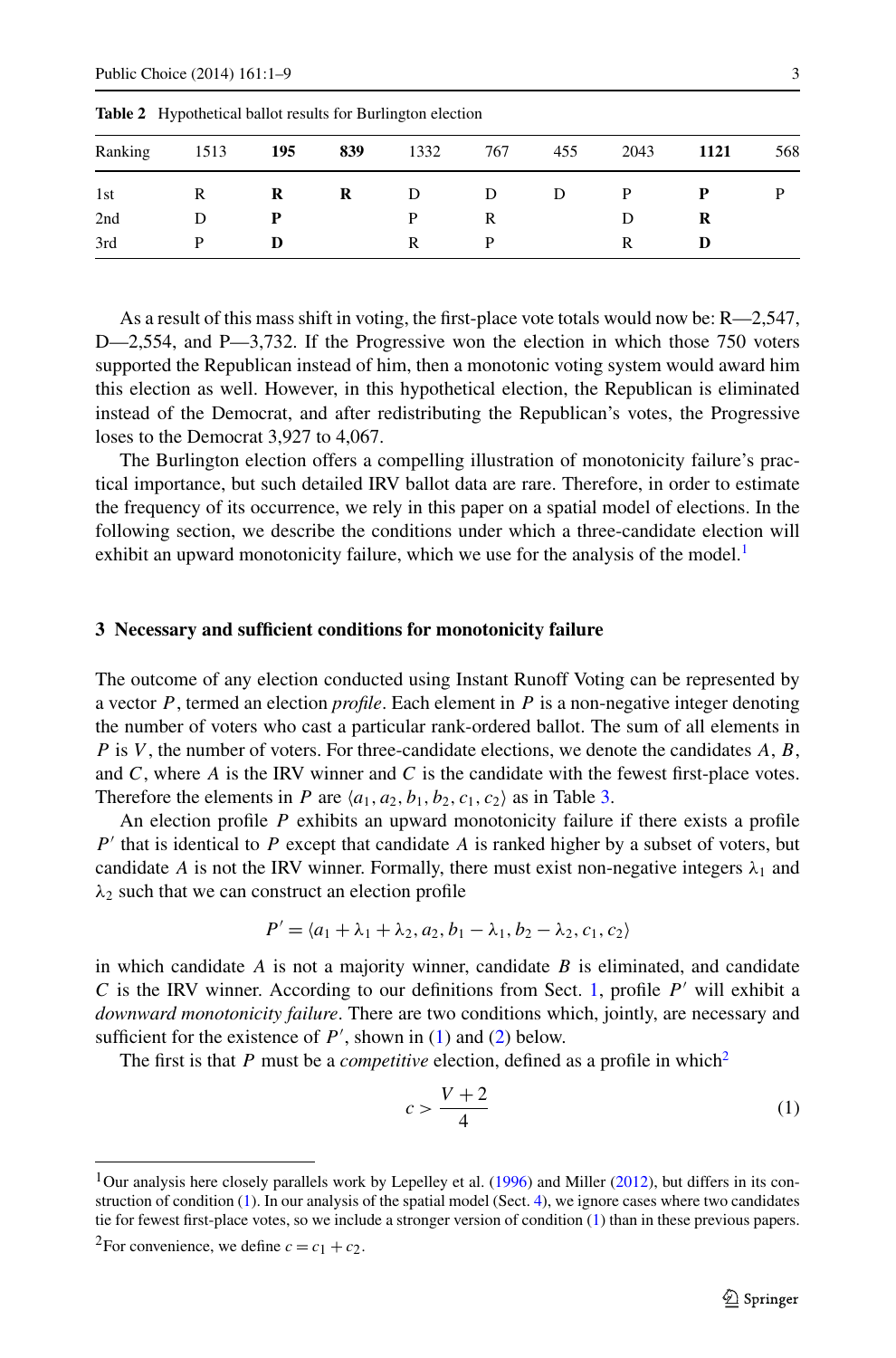<span id="page-3-0"></span>

|                  | <b>Table 3</b> A three-candidate |
|------------------|----------------------------------|
| election profile |                                  |

| <b>Table 3</b> A three-candidate<br>election profile | Ranking    | a <sub>1</sub> | a <sub>2</sub> | b <sub>1</sub> | b | C <sub>1</sub> | c <sub>2</sub> |
|------------------------------------------------------|------------|----------------|----------------|----------------|---|----------------|----------------|
|                                                      | 1st choice | A              | A              | B              | B |                |                |
|                                                      | 2nd choice | в              | C              | A              |   |                | B              |
|                                                      | 3rd choice |                | B              |                | А |                | А              |

The second condition necessary for  $P$  to exhibit an upward monotonicity failure is that candidate *C* must be preferred over *A* by a majority of voters. This implies that, absent a tie, either candidate *C* is the Condorcet winner, or that there is no Condorcet winner (the election exhibits a majority cyclic triple). This condition can be expressed by:

<span id="page-3-4"></span><span id="page-3-3"></span><span id="page-3-1"></span>
$$
c + b_2 > \frac{V}{2} \tag{2}
$$

The necessity of condition ([1](#page-2-2)) follows from the requirement that candidate *A* cannot receive a majority of first-place votes or tie under *P* . Formally

$$
(b_1 - \lambda_1) + (b_2 - \lambda_2) + c > \frac{V}{2}
$$
 (3)

Because we've also specified that candidate  $B$  is eliminated under  $P'$ , we can combine

<span id="page-3-5"></span>
$$
(b_1 - \lambda_1) + (b_2 - \lambda_2) \le c - 1 \tag{4}
$$

with  $(3)$ , yielding equation  $(1)$  $(1)$ .

The necessity of condition ([2\)](#page-3-1) follows from the requirement that candidate *C* wins under *P*' with  $c + b_2 - \lambda_2$  votes. Since  $\lambda_2$  is non-negative, it is necessary that *P* satisfy [\(2](#page-3-1)).

To prove the sufficiency of conditions ([1](#page-2-2)) and ([2](#page-3-1)), we will show that when *P* satisfies ([1\)](#page-2-2) and ([2](#page-3-1)), there must exist an election profile  $P'$  in which candidate  $B$  receives fewer first-place votes than *C*, and candidate *C* receives a majority following *B*'s elimination. Formally, it will suffice to show that under these conditions there exist non-negative integers  $λ_1$  and  $λ_2$  that satisfy [\(4](#page-3-4)) and

$$
c + b_2 - \lambda_2 > \frac{V}{2} \tag{5}
$$

<span id="page-3-2"></span>Let  $\lambda_1 = b_1$  and  $\lambda_2$  be the largest integer that satisfies [\(5](#page-3-5)). It follows by definition that  $\lambda_1$  is non-negative and from [\(2\)](#page-3-1) that  $\lambda_2$  is non-negative. It follows by contradiction that these values for  $\lambda_1$  and  $\lambda_2$  will also satisfy ([4](#page-3-4)), because when  $(b_2 - \lambda_2) \ge c$ , [\(1](#page-2-2)) implies  $c + b_2 - \lambda_2 > \frac{V+2}{2}$ , so  $\lambda_2$  is not the largest integer satisfying [\(5](#page-3-5)). This completes the proof.

In the model presented in the following section, we use  $(1)$  $(1)$  and  $(2)$  $(2)$  to assess the monotonicity failure rate of a set of simulated elections.

## **4 The model**

The model we develop here is a two-dimensional spatial model, a method used widely to analyze behavior in elections and performance among voting systems (Downs [1957;](#page-8-8) Merrill [1988;](#page-8-9) Kenny and Lotfinia [2005\)](#page-8-10). Such modeling has also been used to inform disputes about the merits of IRV in particular (Fraenkel and Grofman [2004](#page-8-11); Horowitz [2004](#page-8-12)).

The positions of candidates and voters are represented by points on a two-dimensional issue space, and each voter's preference ranking is constructed by taking the reverse order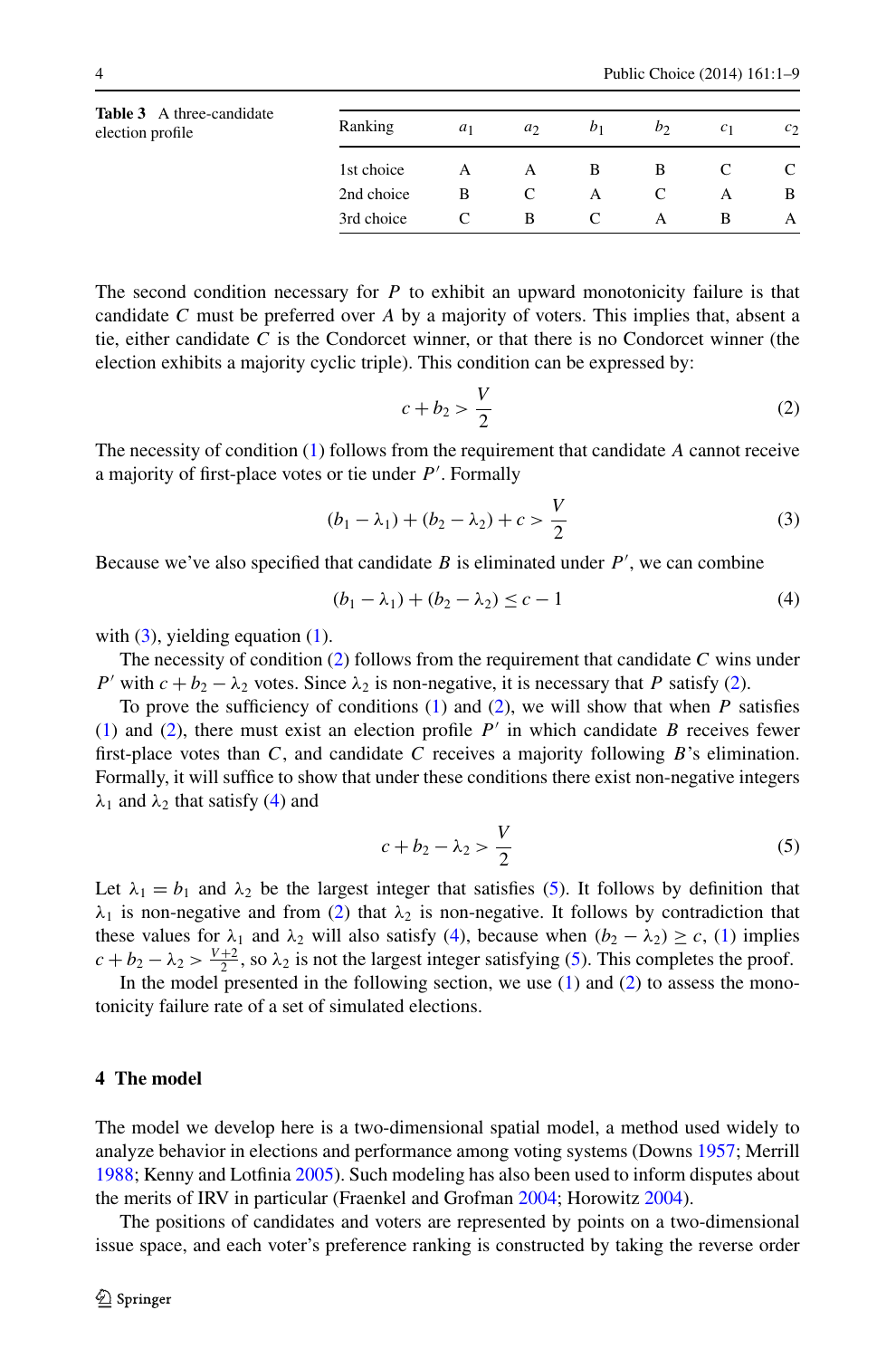of the Euclidean distance to each candidate within the space.<sup>3</sup> Formally, let *n* represent the number of issues ( $n = 2$  for this paper), let  $x_{ji}$  represent the ideal point for the *j* th voter's *i*th issue, and let *yi* represent candidate *y*'s position on the *i*th issue. Voters rank each candidate *y* in increasing order of utility, given by

$$
u_j(y) = \left(\sum_{i=1}^n (x_{ji} - y_i)^2\right)^{-1/2}
$$
 (6)

Voters' ideal points are randomly seeded across the issue space using one of four stylized distributions. These distributions are not drawn from data, but are constructed to mirror features from plausible real-world electorates. Such non-empirical distributions allow us to gauge the model's behavior over a wider range of scenarios than empirical data alone would permit.

In the base case of the model, the ideal points on each axis are drawn from a Gaussian distribution with mean 0 and standard deviation 0.25. In the "polarized" case, ideal points are drawn at random from one of two bivariate Gaussian distributions, one centered at point *(*−0*.*25*,*−0*.*25*)* and the other centered at *(*0*.*25*,* 0*.*25*)*, each with standard deviation 0.1. This configuration mimics an election in which voters are split into two polarized camps. In Sect. [5,](#page-5-0) we present the model results from two instantiations of this distribution: one where voters are equally likely to be in either camp (Balanced Polarized), and one where voters are 1.5 times more likely to position themselves in one camp than the other (Unbalanced Polarized).

The final, "multiparty", distribution randomly draws half of the voters' ideal points from the polarized distributions described above, one-quarter of the voters from distributions centered at *(*0*.*25*,*−0*.*25*)* and *(*−0*.*25*,* 0*.*25*)*, and one-quarter of the voters from a distribution centered at *(*0*.*0*,* 0*.*0*)*. Each distribution has standard deviation 0.1. This configuration represents an election in which there are three major camps and two smaller camps. An illustration of these three scenarios is in Fig. [1](#page-5-1).

We model candidates as *boundedly rational adaptive agents*, following (Kollman et al. [1992;](#page-8-13) De Marchi [1999;](#page-8-14) Laver [2005](#page-8-15)). Each candidate in the model attempts to maximize the number of first-place votes received, but does not know his or her optimal location given the locations of other candidates, and receives information only through periodic polling. All three candidates begin the election at random positions in the voter distribution, $4$  and each period they determine how many first-place votes they would receive if the election were held immediately. Candidates then change their positions on one or both issues by a fixed increment if that adjustment would result in a higher first-place vote count. The size of this fixed increment is 0.01, sufficiently small such that agents will not "overstep" an advantageous position. The positions of voters do not change during the course of the simulation.

<span id="page-4-1"></span><span id="page-4-0"></span>Since outcomes are stochastic, we model 5,000 elections for each type of voter distribution (varying by the number of periods that candidates may move during each election, *L*). Each election is parameterized with 1,001 voters, though outcomes are robust to halving or doubling this value, or setting *V* even or odd. The simulation code is available from the authors on request.

<sup>&</sup>lt;sup>3</sup>The qualitative results presented in this paper are robust to alternate specifications of utility, including city block distance and squared Euclidean distance.

<sup>&</sup>lt;sup>4</sup>In the polarized case, we ensure that there is at least one candidate in each "camp", and two in the larger camp.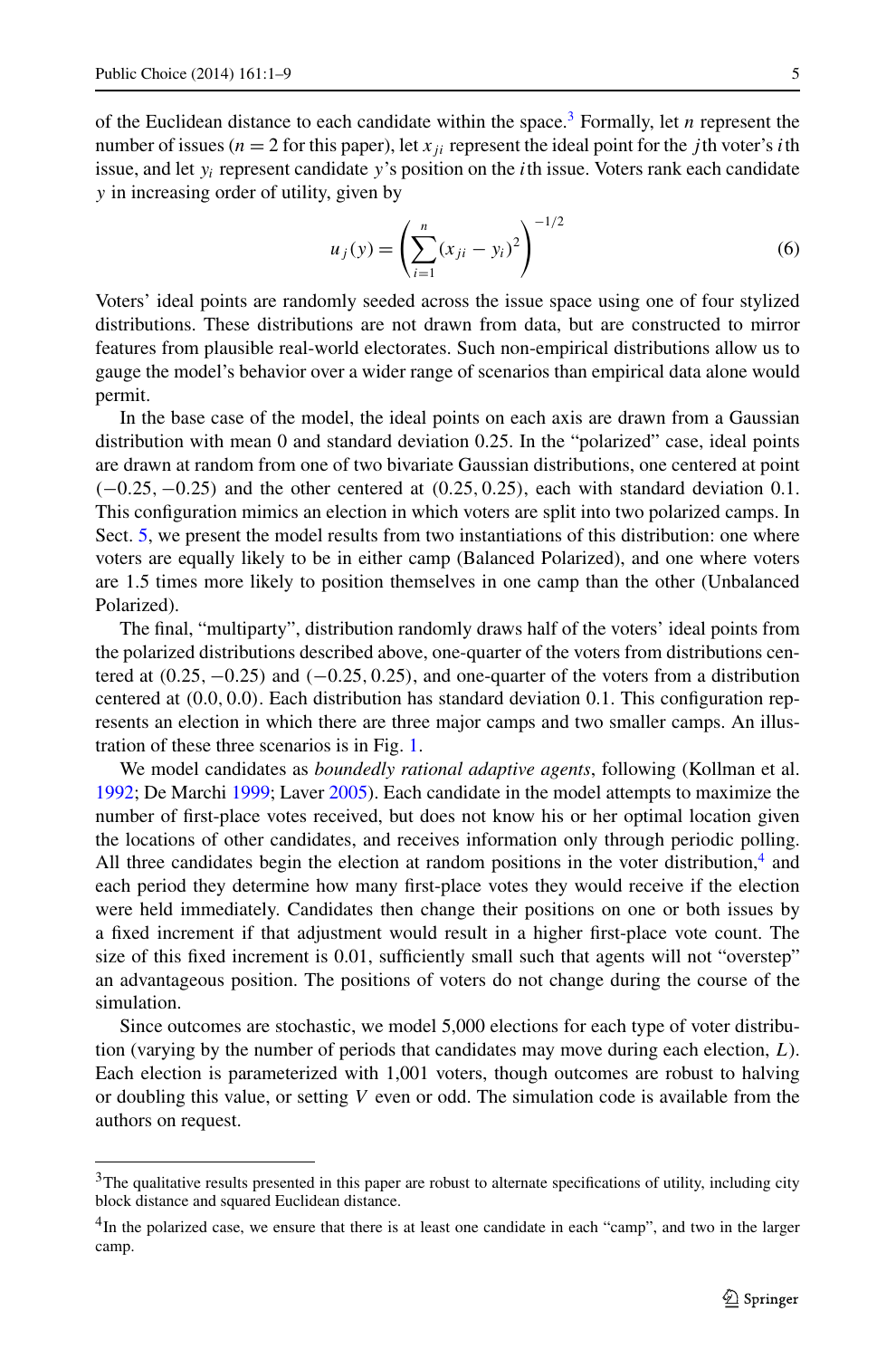<span id="page-5-1"></span>

<span id="page-5-0"></span>**Fig. 1** Examples of the three voter distributions utilized in the model. The balanced and unbalanced polarized distributions are visually indistinguishable, and so only one case is illustrated here

#### **5 Results**

The results from the model suggest that upward monotonicity failures are likely to occur with significant frequency under IRV, and that this frequency increases with competitiveness. Depending on the type of voter distribution and length of the simulation, the simulated elections exhibit monotonicity failure in anywhere from 0.7 % to 51 % of all cases, and between 15 % and 51 % of competitive elections (excluding ties, which account for approximately 1.1 % of simulated elections).

Monotonicity failure rates for each voter distribution appear to stabilize at higher values of *L* (Fig. [2](#page-6-0)). The Unbalanced Polarized distribution exhibits the highest rate of monotonicity failure (approximately 50 % at *L >* 40), the Base Case and Balanced Polarized distributions exhibit monotonicity failures in 9 % to 12 % of simulated elections, and the Multiparty distribution exhibits the most infrequent monotonicity failures (a lower bound of  $0.7 \%$ ).

The simulation length parameter  $(L)$  appears to have a varied effect on the rate of monotonicity failure. As *L* increases, the Base Case and Polarized distributions exhibit competitive elections as defined by ([1\)](#page-2-2) more frequently, which in turn results in a higher overall monotonicity failure rate. By contrast, the proportion of competitive elections tends to decrease in the Multiparty distribution as *L* increases, as illustrated by Fig. [3](#page-6-1).

In the base case and polarized distributions, candidates will tend to settle on a local equilibrium given enough time. In the base case, candidates position themselves near the yolk of the distribution (McKelvey [1986](#page-8-16)) centered on *(*0*,* 0*)*. This central positioning increases the chance of a three-way competitive election. Candidates in the two polarized distributions tend to locate near the yolks of their respective camps. This invariably leads to a competitive election in the Unbalanced Polarized case, where the two candidates in the larger camp each take 30 % of the vote, but rarely results in a competitive election in the Balanced Polarized case, where two candidates must split roughly 50 % of the vote between them. On average, 50 % of competitive elections in either polarized distribution result in the elimination of the Condorcet winner, and therefore exhibit a monotonicity failure (Fig. [4\)](#page-6-2).

By contrast, candidates in the Multiparty distribution never settle into a local equilibrium near the yolk, regardless of simulation length. This is likely because candidates at the center of the distribution who have captured the vote of one of the smaller peripheral camps have an incentive to compete for one of the larger peripheral camps instead. This sets off a race between two candidates to gain the support of the periphery, destabilizing the equilibrium at the yolk, where elections are three-way competitive. As indicated by Figs. [3](#page-6-1) and [4,](#page-6-2) very few elections conducted with the Multiparty voter distribution are competitive, but those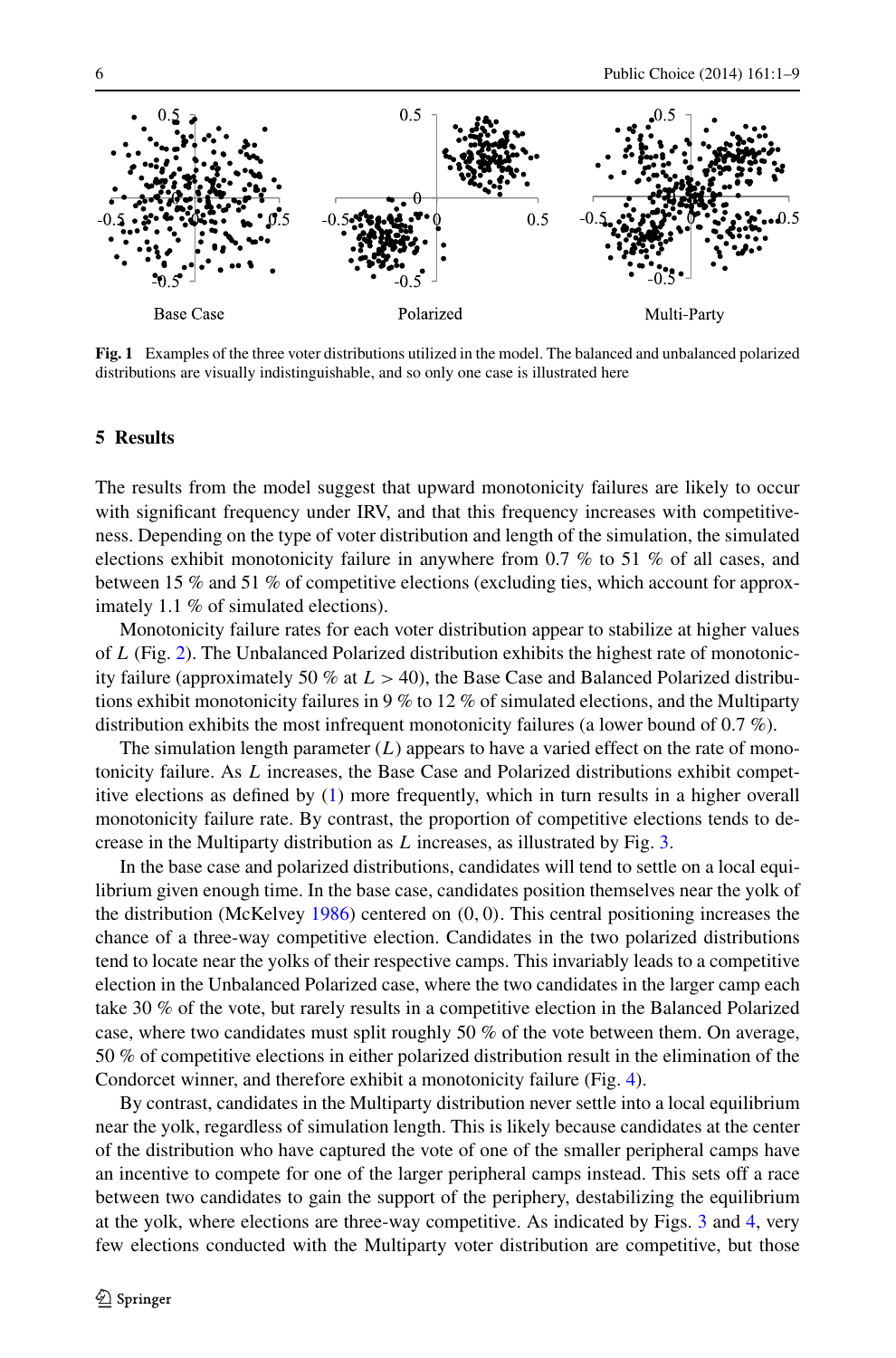<span id="page-6-0"></span>

**Fig. 2** Nonmonotonic rate (%) by simulation length (*L*). Values derived from 5,000 simulated elections for each value of *L* (ties excluded)



<span id="page-6-1"></span>**Fig. 3** Percentage of elections that are competitive as a function of *L*. Values derived from 5,000 simulated elections for each value of *L* (ties excluded)

<span id="page-6-2"></span>

**Fig. 4** Nonmonotonic rate (%) of competitive elections by simulation length (*L*). Values derived from 5,000 simulated elections for each value of *L* (ties excluded)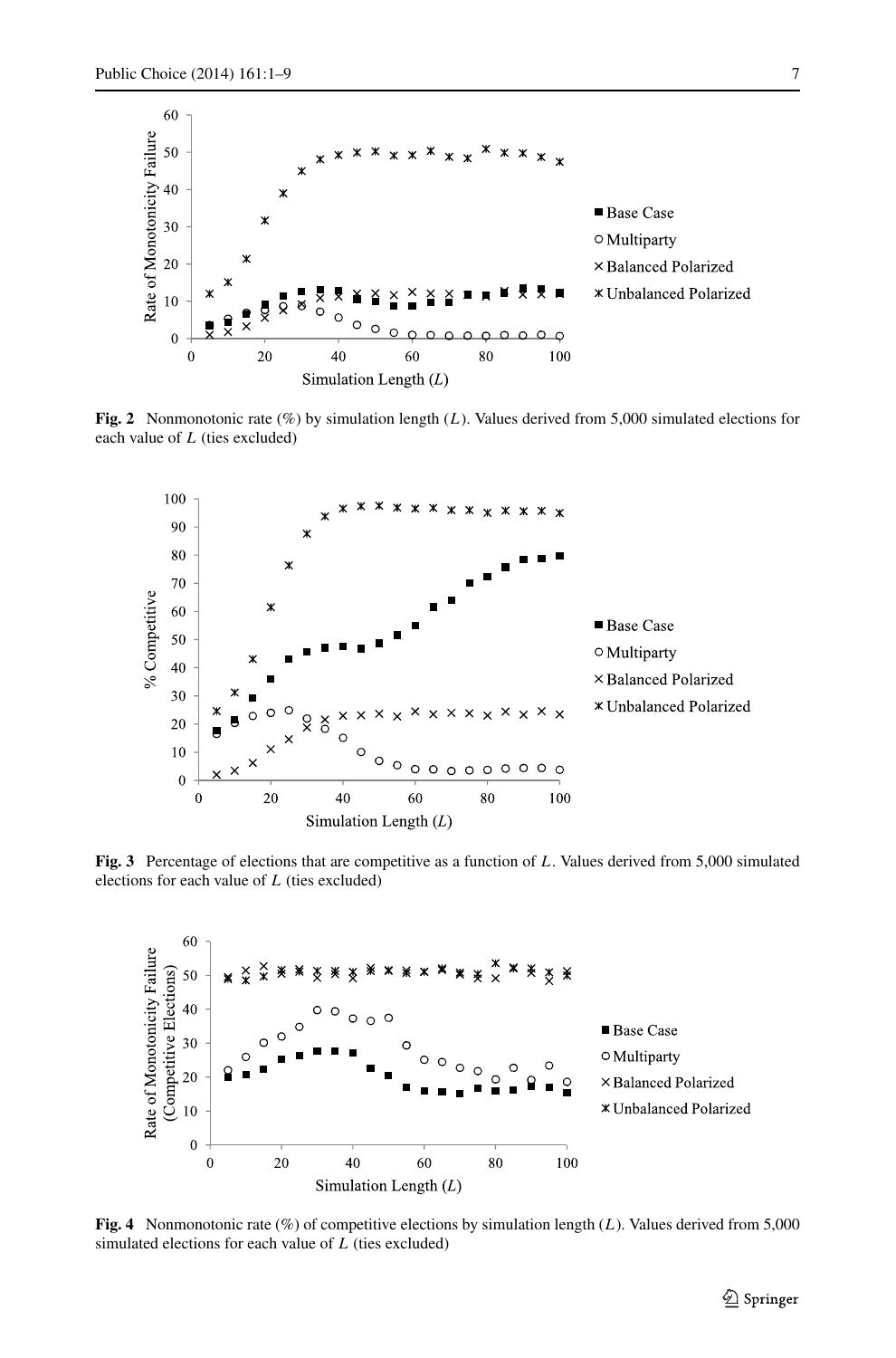

<span id="page-7-0"></span>**Fig. 5** Nonmonotonic rate (%) of elections by competitive ratio. This chart is derived from 500,000 runs of the simulation for each distribution. Each *point* illustrates the rate of monotonicity failure for elections with competitive ratio between *x* and  $(x + 0.05)$ 

that are competitive exhibit monotonicity failure roughly 20 % of the time. Indeed, competitive simulated elections exhibited montonicity failure at least 15 % of the time for all parameterizations (Fig. [4\)](#page-6-2).

In addition to reporting overall monotonicity failure rates, we investigate whether an election's degree of competitiveness has an effect on its monotonicity failure rate. To do so, we construct 500,000 simulated elections for each voter distribution and plot the rate of monotonicity failure as a function of an election's *competitive ratio* (defined as the ratio of first-place votes received by candidate *C* to first-place votes received by candidate *A*; elections with higher ratios are more competitive). Figure [5](#page-7-0) illustrates how the rate of monotonicity failure increases with competitive ratio for all four voter distributions.

Finally, it is notable that very few of the model's simulated profiles exhibited majority cyclic triples. Of elections run with the Base Case distribution, only  $0.4\%$  exhibited a majority cyclic triple, 0.05 % in the Multiparty distribution, and 0.01 % for each of the Polarized distributions. Since monotonicity failures can occur only when the election profile exhibits a majority cyclic triple or when IRV fails to elect the Condorcet winner, this result indicates that the monotonicity failures simulated here occur primarily due to IRV's Condorcet inefficiency in competitive elections.

## **6 Conclusion**

We have demonstrated here in a spatial model of voter behavior that upward monotonicity failures arise in a non-trivial percentage of simulated elections. The lower bound estimate of 15 % in competitive elections represents a testable prediction of the model, and suggests that three-way competitive races will exhibit unacceptably frequent monotonicity failures under IRV. We also find that the rate of monotonicity failure increases with an election's degree of competitiveness, a finding that holds true for all of the distributions studied. We restrict our attention in this paper to the three-candidate case for largely pragmatic reasons; the closedform method for determining which profiles exhibit monotonicity failure (Sect. [3](#page-2-4)) greatly